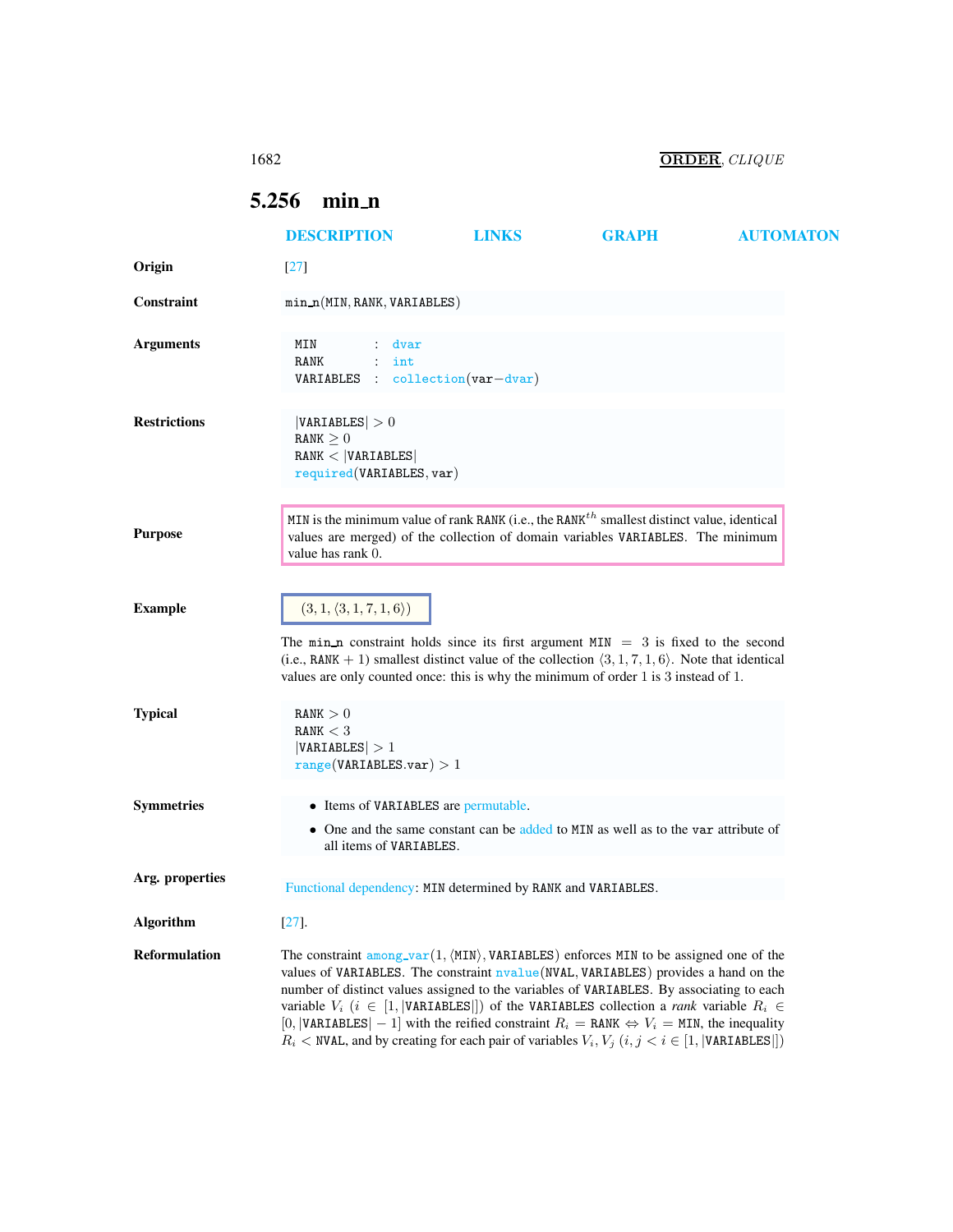<span id="page-1-0"></span>the reified constraints  $V_i < V_j \Leftrightarrow R_i < R_j$  $V_i = V_j \Leftrightarrow R_i = R_j,$  $V_i > V_j \Leftrightarrow R_i > R_j,$ one can reformulate the min\_n constraint in term of  $3 \cdot \frac{|\text{VARIABLES}| \cdot (|\text{VARIABLES}|-1)}{2} + 1$  reified constraints. See also comparison swapped: max\_n. generalisation: minimum *(absolute minimum replaced by minimum or order* n*)*. used in reformulation: among\_var, nvalue. Keywords characteristic of a constraint: rank, minimum, maxint, automaton, automaton with array of counters. constraint arguments: pure functional dependency. constraint type: order constraint. modelling: functional dependency. Cond. implications • min\_n(MIN, RANK, VARIABLES) implies atleast(N, VARIABLES, MIN) when  $N = 1$ .  $\bullet$  min\_n(MIN, RANK, VARIABLES) with  $RANK = 1$ and  $minval(VARIABLES.var) = 1$ implies minimum\_greater\_than(VAR1, VAR2, VARIABLES).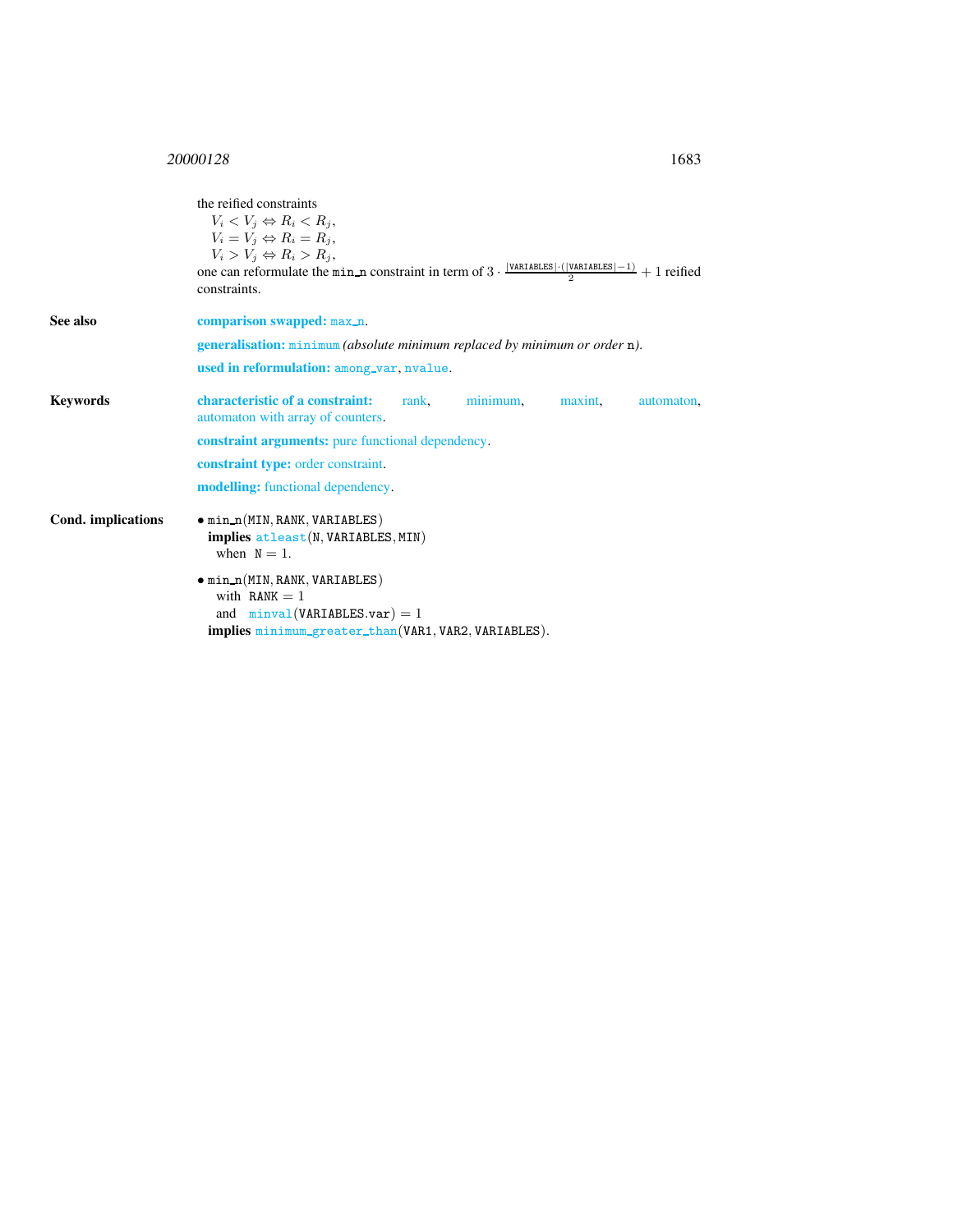| Arc input(s)               | VARIABLES                                                                           |  |  |
|----------------------------|-------------------------------------------------------------------------------------|--|--|
| Arc generator              | $CLIQUE \rightarrow$ collection(variables1, variables2)                             |  |  |
| Arc arity                  | $\overline{2}$                                                                      |  |  |
| Arc constraint $(s)$       | $\frac{1}{2}$ variables1.key = variables2.key,<br>\ variables1.var < variables2.var |  |  |
| <b>Graph property(ies)</b> | $ORDER(RANK, MAXINT, var) = MIN$                                                    |  |  |
|                            |                                                                                     |  |  |

Graph model Parts (A) and (B) of Figure [5.537](#page-2-1) respectively show the initial and final graph associated with the Example slot. Since we use the ORDER graph property, the vertex of rank 1 (without considering the loops) of the final graph is shown in grey.



<span id="page-2-1"></span>Figure 5.537: Initial and final graph of the min\_n constraint

<span id="page-2-0"></span>